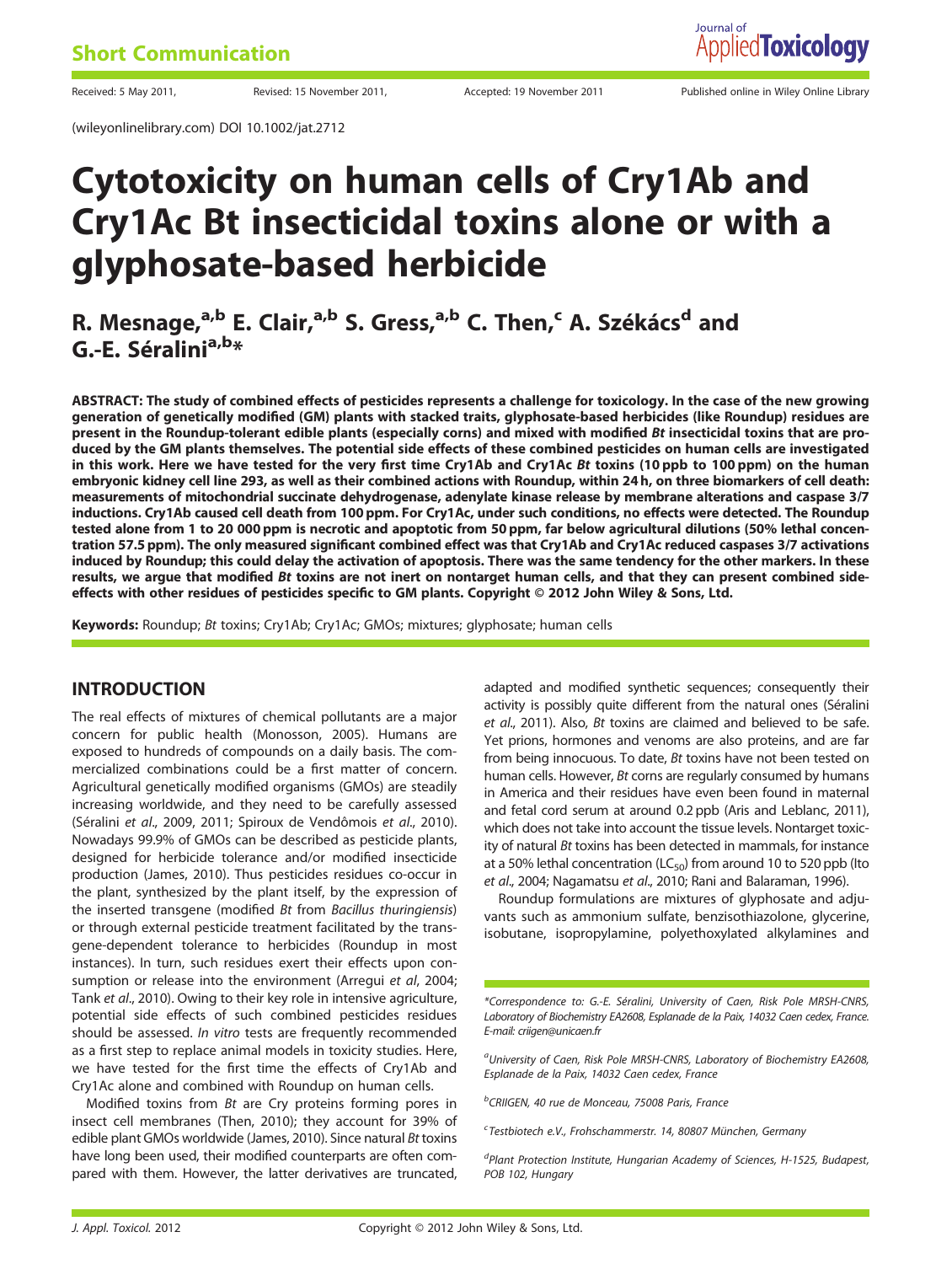sorbic acid (Cox, 2004). Glyphosate-based herbicides are the object of an increasing number of studies, which reveal, in combination with adjuvants, endocrine-disrupting effects, and tumor-promoting or teratogenic effects on numerous nontarget species (Gasnier et al., 2009; George et al., 2010; Paganelli et al., 2010), for instance from 0.5 ppm on androgen receptors. We have used human embryonic kidney cell line HEK293 as a sensitive model (Benachour and Séralini, 2009). The kidney model was used also because a body of evidence suggests kidney dysfunctions as endpoints of GMO diet effects (Séralini et al., 2011), and thus kidney cells could be a target for GMOs. We first measured the mitochondrial respiration level, by succinate dehydrogenase (SD) activity assessment in order to test cytotoxicity. Then, as Bt proteins act as pore forming toxins (Then, 2010), we determined adenylate kinase (AK) activity when released in the medium, revealing possible membrane alterations. In association, we assayed caspase 3 and 7 activities in order to separate the apoptotic and necrotic actions involved in cytotoxic effects. Moreover, human cell lines allow the study of unintended side effects on nontarget species of GMO-associated pesticides.

## MATERIALS AND METHODS

#### Chemicals

Cry1Ab and Cry1Ac were prepared as described previously by two different laboratories (Székács et al, 2010; Pusztai-Carey et al., 1994). The glyphosate-based herbicide tested was commercially available Roundup<sup>®</sup> GT Plus formulation, approval no. 2020448 (Monsanto, Anvers, Belgium). It contains 450 g  $I^{-1}$ glyphosate acid (N-phosphonomethyl-glycine). Successive dilutions were prepared in Eagle's modified minimum essential medium (EMEM; Abcys, Paris, France). 3-(4,5-Dimethyl-thiazol-2-yl)- 2,5-diphenyl-tetrazolium bromide (MTT) and all other compounds were obtained from Sigma-Aldrich (Saint-Quentin Fallavier, France), unless specified. MTT was prepared as a 5 mg ml<sup>-1</sup> stock solution in phosphate-buffered saline, filtered through a  $0.22 \,\mu m$  filter before use, and diluted to 1 mg m $I^{-1}$  in EMEM.

#### Toxin Preparations

The Cry1Ab and Cry1Ac toxins are cloned from the natural Bacillus thuringiensis subspecies kurstaki HD-1 strain and expressed in Escherichia coli as single gene products. The inclusion bodies, containing the protoxins, were solubilized at pH 10.5 in the presence of  $\beta$ -mercaptoethanol and treated with commercial bovine trypsin (Sigma, USA). The 65 kDa activated toxins were isolated by ion exchange HPLC and the pure toxin fractions were desalted and lyophilized and stored at  $-80^{\circ}$ C. After storage, toxins were diluted in a 50 mm Na-carbonate-HCl buffer at 1 mg ml<sup>-1</sup> (pH 9.5), and then diluted in EMEM.

#### Cell Lines

The human embryonic kidney 293 cell line (ECACC 85120602) was provided by Sigma-Aldrich (Saint-Quentin Fallavier, France). Cells were grown in phenol red-free EMEM (Abcys, Paris, France) containing 2 mM glutamine, 1% nonessential amino acid, 100 U  $ml^{-1}$  of antibiotics (a mixture of penicillin, streptomycin and fungizone; Lonza, Saint Beauzire, France), 10 mg m $1^{-1}$  of liquid kanamycin (Dominique Dutscher, Brumath, France) and 10% fetal bovine serum (PAA, les Mureaux, France). Cells were grown at

37 °C (5% CO<sub>2</sub>, 95% air) during 24 h to 80% confluence, washed with serum-free EMEM and then exposed to various chemicals, since the serum delayed the cell necrosis by about 48 h in the presence of toxic compounds (Benachour et al., 2007). The control cells grow normally in serum-free medium up to 96 h.

#### Cell Treatments and Cytotoxicity Biomarkers

Cells at 80% confluence in 48- or 96-well plates (Dominique Dutscher, Brumath, France) were washed with serum-free EMEM, in order to avoid other combined effects, and then exposed to various concentrations of Bt toxins or Roundup GT Plus in EMEM serum-free medium for 24 h. Bt toxins were used from 10 ppb to 100 ppm (in the range of GM plant production). Concerning Roundup, 50% lethal concentrations ( $LC_{50}$ ) were assessed from 1 to 20 000 ppm (the latter is the agricultural dilution). Combined effects were measured by mixing  $LC_{50}$  of Roundup with three doses of each Bt toxin. After treatments, the following tests were applied: mitochondrial respiration assay (MTT) through the succinate dehydrogenase activity measurement (Mosmann, 1983). The optical density was measured at 570 nm using a Mithras LB 940 luminometer (Berthold, Thoiry, France). The bioluminescent ToxiLight bioassay (Lonza, Saint Beauzire, France) was applied for the membrane degradation assessment, by the intracellular AK release in the medium; this is described as a necrosis marker (Crouch et al., 1993). Finally, the apoptotic cell death was evaluated with the Caspase-Glo 3/7 assay (Promega, Paris, France). Luminescence was measured using a Mithras LB 940 luminometer (Berthold, Thoiry, France). These methods were previously described by our group (Benachour and Séralini, 2009).

#### Statistical Analysis

The experiments were repeated at least three times in different weeks on three independent cultures ( $n = 9$ ). LC<sub>50</sub> values were calculated by a nonlinear regression using a sigmoid (fiveparameter) equation with the GraphPad Prism 5 software. All data were presented as the means  $\pm$  standard errors (SEs). Statistical differences were determined by Student t-test using significance levels at  $P < 0.01$  (\*\*) and  $P < 0.05$  (\*).

## RESULTS

We measured for the first time cytotoxic effects of Bt toxins, alone or in combination with a glyphosate-based herbicide, on HEK293 cells. First of all, we confirmed that the buffer was not cytototoxic for the cells. The mitochondrial succinate dehydrogenase activity of treated cells significantly decreased at 100 ppm of Cry1Ab alone (by 11%, Fig. 1A). Even if it was limited, this phenomenon was undetected for Cry1Ac. Lower doses were tested from 10 ppb to 10 ppm, but significant effects were not observed. We obtained similar effects with a Cry1Ab toxin provided by another laboratory that was prepared and stored independently (Fig. 1A). We measured AK activity after its release in the medium in order to evaluate plasma membrane integrity. A concentration of Cry1Ab of 100 ppm increased AK leakage in the medium 2-fold, revealing plasma membrane alterations. This was performed for the two Cry1Ab toxins. Apoptotic effects of Cry1Ab and Cry1Ac by means of caspase 3/7 activities were studied; no effects on HEK293 cells were visible. We can therefore confirm that Cry1Ab can induce cytotoxic effects via a necrotic mechanism in these conditions at 100 ppm.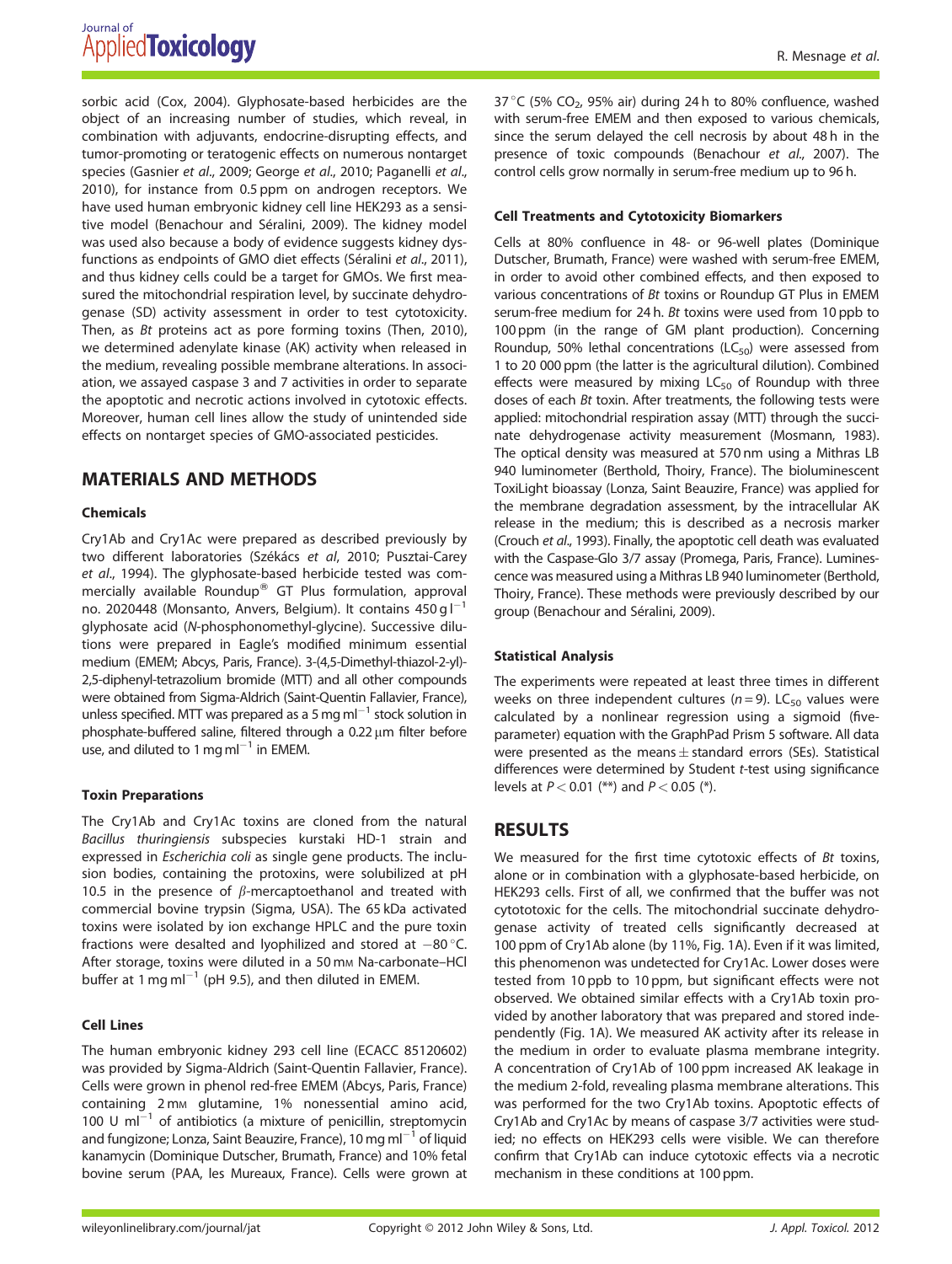

Figure 1. Cytotoxic effects of modified Bt toxins Cry1Ac and Cry1Ab on HEK293 cell line. (A) Cell death has been measured on mitochondrial succinate dehydrogenase after 24 h exposure to two Cry1Ab toxins up to 100 ppm prepared from different sources (A, black curves with circles and squares) and Cry1Ac (grey curve). (B) Cell membrane degradation was measured by adenylate kinase release (RU, relative units) provoked by Cry1Ab and Cry1Ac toxins (1–100 ppm) in comparison to control (C). No effect was detected on caspase 3/7 activities; therefore results are not displayed. Standard errors of the mean are indicated in all instances  $(n = 9; * P < 0.05)$ .

Closer to the reality of exposure, we then tested combined effects of Bt toxins with Roundup (Fig 2). According to our previous results, Roundup is cytotoxic by inhibition of mitochondrial respiration activity, far below agricultural dilutions (around 200 times less) with an  $LC_{50}$  of 57.5 ppm (Fig. 2A). At this concentration, Roundup also induced necrosis evidenced by a 15-fold increase of an AK release. Apoptosis induction was measured by a 6.7-fold caspase 3/7 activities enhancement (Fig. 2B). However, concerning combined effects we observed significant effects on apoptosis; both Bt toxins from 10 ppm reduced caspase 3/7 activities (by around 50%) when they were induced in Roundup at its  $LC_{50}$  (Fig. 2B). Similarly, there was a non significant tendency for both toxins (data not shown) to reduce AK leakage and mitochondrial respiration inhibition induced by Roundup.

## **DISCUSSION**

Few studies have been performed on nontarget effects of Bt toxins, and none with modified Bt toxins extracted from plants, or together with Roundup residues, even in regulatory files. For natural Bt toxins, their mechanisms of action and insect resistance are not fully understood (Singh and Sivaprasad, 2009), and the metabolism of these proteins in mammals is unknown (Séralini et al., 2011; Chowdhury et al., 2003). They may even interact with extrinsic factors (Then, 2010). Billions of people and wildlife could be exposed to modified Bt toxins; therefore understanding their potential side effects is crucial.

# Journal of **Applied Toxicology**



Figure 2. Effects of Roundup alone and with modified Bt toxins Cry1Ab and Cry1Ac on HEK293 cell line. (A) Cells were treated with Roundup (1–20 000 ppm) and the mitochondrial respiration was measured through succinate dehydrogenase activity (left). The  $LC_{50}$  for Roundup was determined as 57.5 ppm by nonlinear regression (arrow). On the right, the adenylate kinase release showing membrane alterations by Roundup alone at its  $LC_{50}$  in comparison to control. (B) Combined effects of Roundup at its  $LC_{50}$  with *Bt* toxins measured on caspase 3/7 activities (%). The same tendency for the combined effects but with no significant results was detected on adenylate kinase release and succinate dehydrogenase; results not shown. Standards errors of the mean are indicated in all instances ( $n = 9$ ). Significance of the effects (\*  $P < 0.05$ ; \*\*  $P < 0.01$ ) is tested against the negative control C (medium alone) or the positive Roundup control (R).

On two biomarkers of cell death, Cry1Ab exposure led to respiration inhibition and plasma membrane alterations, by contrast to Cry1Ac. This could be consistent with the fact that the consumption of MON810 maize producing Cry1Ab (in the ppm range) induced signs of hepatorenal alterations in a subchronic feeding study on rats (Spiroux de Vendômois et al., 2009). It is known that both toxins differ significantly in their domain III structure (Karim and Dean, 2000), which is the only one to be involved at the same time in ion channel function, receptor binding and insertion into the membrane (Dean et al., 1996). This occurred at relatively high concentrations (100 ppm) in comparison to the concentrations produced in GM plants (1–20 ppm, Székács et al., 2010). The content can differ greatly according to the GM variety and environmental conditions (Then and Lorch, 2008). The exposure during consumption can appear low enough to avoid side effects, and whether this occurs in vivo remains to be checked. However, the bioaccumulation in tissues, or bioaccumulative or long-term effects, has to be taken into account since Bt residues were recently claimed to be measured in pregnant women's serum at around 0.2 ppb (Aris and Leblanc, 2011). In addition, high quantities of Bt crops can be consumed by mammals. The procedure for GMO market authorizations for crops such as MON810 (EFSA, 2009) does not require in vitro tests on human cells of Bt toxins, nor on its combinatorial effects, thus our results are raising new questions about the safety of these toxins and the Bt crops in general. Although in vitro studies suggest degradation in human gastric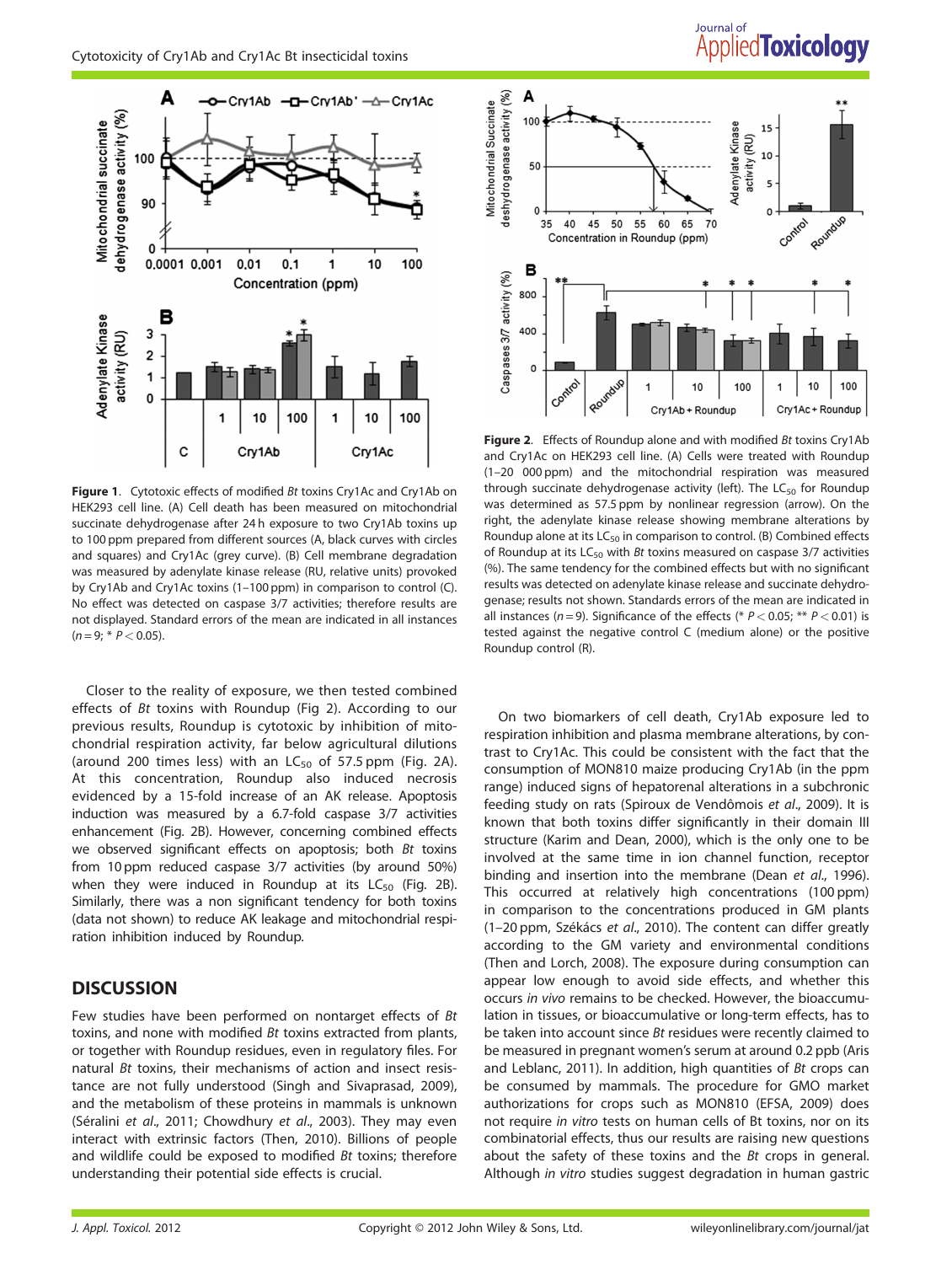secretions, digestion is never a complete process and insecticide toxins cannot be fully degraded in vivo (Paul et al., 2010). This is known to be the case for Cry1Ab (Chowdhury et al., 2003). It must be underlined that the insecticidal proteins produced by the GM plants are in soluble forms, and thus already biochemically activated, unlike those produced by the microorganism Bt, secreted as inactive precursors or protoxins (Hilbeck and Schmidt, 2006). The importance of Bt toxin activation has been demonstrated in relation to in vitro membrane damages of human erythrocytes, by solubilized  $Bt$  toxins, but not by the intact form (Rani and Balaraman, 1996). Cellular response to Bt toxins does not elicit apoptosis; it induces necrotic effects via a plasma membrane disruption for Cry1Ab within only 24 h. This may be due to pore formation like in insect cells owing to binding to specific receptors or membrane lipid rafts (Then, 2010; Soberón et al., 2009).

We also demonstrated that Cry1Ab and Cry1Ac exposures slightly reduced caspase 3/7 activations induced by Roundup. This could be related at least in part to the properties of Roundup compounds, especially adjuvants. We observed previously, in our group, that serum delayed the cytotoxic effects induced by Roundup. This was probably due to serum binding proteins (Benachour et al., 2007). Here we can assume that physico-chemical properties of proteins may give them the ability to bind and form complexes with Roundup adjuvants that have tendencies to form vesicles, buffering their bioavailability to cells. Similarly, a nonsignificant tendency of reduction of the cytotoxic effects of Roundup was observed on mitochondrial respiration and membrane degradation when the toxins were added. The apoptosis induction appeared to be the most sensitive impact of combined effects. This does not exclude other intracellular targets such as endocrine disruption, since Roundup is antiandrogenic from 0.5 ppm, below toxic levels and close to human serum levels (0.1–0.2 ppm in Acquavella et al., 2004).

Here we documented that modified Bt toxins are not inert on human cells, but can exert toxicity, at least under certain in vitro conditions. In vivo implications should be now assessed. Our results raise new questions in the risk assessment of food and feed derived from genetically engineered plants.

#### Acknowledgments

We are grateful to Testbiotech and the GEKKO Foundation, the association Denis Guichard, CRIIGEN and the Conseil Regional of Basse-Normandie for their support. R.M. and E.C. are recipients of fellowships from CRIIGEN and the Conseil Regional of Basse-Normandie. We would also like to thank Marianne Pusztai-Carey for one of the toxin preparations.

## **REFERENCES**

- Acquavella JF, Alexander BH, Mandel JS, Gustin C, Baker B, Chapman P, Bleeke M. 2004. Glyphosate biomonitoring for farmers and their families: results from the Farm Family Exposure Study. Environ. Health Perspect. 112(3): 321–326.
- Aris A, Leblanc S. 2011. Maternal and fetal exposure to pesticides associated to genetically modified foods in Eastern Townships of Quebec, Canada. Reprod. Toxicol. 31(4): 528–533.
- Arregui MC, Lenardon A, Sanchez D, Maitre MI, Scotta R, Enrique S. 2004. Monitoring glyphosate residues in transgenic glyphosate-resistant soybean. Pest Manag. Sci. 60: 163-166.
- Benachour N, Séralini GE. 2009. Glyphosate formulations induce apoptosis and necrosis in human umbilical, embryonic, and placental cells. Chem. Res. Toxicol. 22: 97–105.
- Benachour N, Sipahutar H, Moslemi S, Gasnier C, Travert C, Séralini GE. 2007. Time- and dose-dependent effects of roundup on human embryonic and placental cells. Arch. Environ. Contam. Toxicol. 53: 126–133.
- Chowdhury EH, Shimada N, Murata H, Mikami O, Sultana P, Miyazaki S, Yoshioka M, Yamanaka N, Hirai N, Nakajima Y. 2003. Detection of Cry1Ab protein in gastrointestinal contents but not visceral organs of genetically modified Bt11-fed calves. Vet. Hum. Toxicol. 45: 72–75. Cox C. 2004. Glyphosate. J. Pest. Reform. 24: 10–15.
- Crouch SP, Kozlowski R, Slater KJ, Fletcher J. 1993. The use of ATP bioluminescence as a measure of cell proliferation and cytotoxicity. J. Immunol. Meth. 160: 81–88.
- Dean DH, Rajamohan F, Lee MK, Wu SJ, Chen XJ, Alcantara E, Hussain SR. 1996. Probing the mechanism of action of Bacillus thuringiensis insecticidal proteins by site-directed mutagenesis – a minireview. Gene 179(1): 111–117.
- EFSA. 2009. Scientific opinion on genetically modified organism MON810. The EFSA J. 1149: 1–84.
- Gasnier C, Dumont C, Benachour N, Clair E, Chagnon MC, Seralini GE. 2009. Glyphosate-based herbicides are toxic and endocrine disruptors in human cell lines. Toxicology 262: 184–191.
- George J, Prasad S, Mahmood Z, Shukla Y. 2010. Studies on glyphosateinduced carcinogenicity in mouse skin: a proteomic approach. J. Proteom. 73: 951–964.
- Hilbeck A, Schmidt JEU. 2006. Another view on Bt proteins how specific are they and what else might they do? Biopest. Int. 2(1): 1-50.
- Ito A, Sasaguri Y, Kitada S, Kusaka Y, Kuwano K, Masutomi K, Mizuki E, Akao T, Ohba M. 2004. A Bacillus thuringiensis crystal protein with selective cytocidal action to human cells. J. Biol. Chem. 279: 21282– 21286.
- James C. 2010. Global status of commercialized biotech/GM crops: 2010 ISAAA Brief 42.
- Karim S, Dean DH. 2000. Pesticidal and receptor binding properties of Bacillus thuringiensis Cry1Ab and Cry1Ac delta-endotoxin mutants to Pectinophora gossypiella and Helicoverpa zea. Curr. Microbiol. 41(6): 430–440.
- Monosson E. 2005. Chemical mixtures: considering the evolution of toxicology and chemical assessment. Environ. Health. Perspect. 113: 383–390.
- Mosmann T. 1983. Rapid colorimetric assay for cellular growth and survival: application to proliferation and cytotoxicity assays. J. Immunol. Meth. 65: 55–63.
- Nagamatsu Y, Okamura S, Saitou H, Akao T, Mizuki E. 2010. Three Cry toxins in two types from Bacillus thuringiensis strain M019 preferentially kill human hepatocyte cancer and uterus cervix cancer cells. Biosci. Biotechnol. Biochem. 74: 494–498.
- Paganelli A, Gnazzo V, Acosta H, Lopez SL, Carrasco AE. 2010. Glyphosatebased herbicides produce teratogenic effects on vertebrates by impairing retinoic acid signaling. Chem. Res. Toxicol. 23: 1586–1595.
- Paul V, Guertler P, Wiedemann S, Meyer HH. 2010. Degradation of Cry1Ab protein from genetically modified maize (MON810) in relation to total dietary feed proteins in dairy cow digestion. Transgenic Res. 19: 683–689.
- Pusztai-Carey M, Carey P, Lessard T, Yaguchi M. 1994. Isolation, quantitation and purification of insecticidal proteins from Bacillus thuringiensis. US patent 5,356,788.
- Rani SS, Balaraman K. 1996. Effect of insecticidal crystal proteins of Bacillus thuringiensis on human erythrocytes in vitro. Indian J. Exp. Biol. 34: 1241–1244.
- Séralini GE, Spiroux de Vendômois J, Cellier D, Sultan C, Buiatti M, Gallagher L, Antoniou M, Dronamraju KR. 2009. How subchronic and chronic health effects can be neglected for GMOs, pesticides or chemicals. Int. J. Biol. Sci. 5: 438–443.
- Séralini GE, Mesnage R, Clair E, Gress S, Cellier D, Spiroux de Vendômois J. 2011. Genetically modified crops safety assessments: present limits and possible improvements. Environ. Sci. Eur. 23: 10.
- Singh A, Sivaprasad CV. 2009. Functional interpretation of APN receptor from M. sexta using a molecular model. Bioinformation 3: 321–325.
- Soberón M, Gill SS, Bravo A. 2009. Signaling versus punching hole: how do Bacillus thuringiensis toxins kill insect midgut cells. Cell Mol. Life Sci. 66: 1337–1349.
- Spiroux de Vendômois J, Roullier F, Cellier D, Séralini GE. 2009. A comparison of the effects of three GM corn varieties on mammalian health. Int. J. Biol. Sci. 5: 706–726.